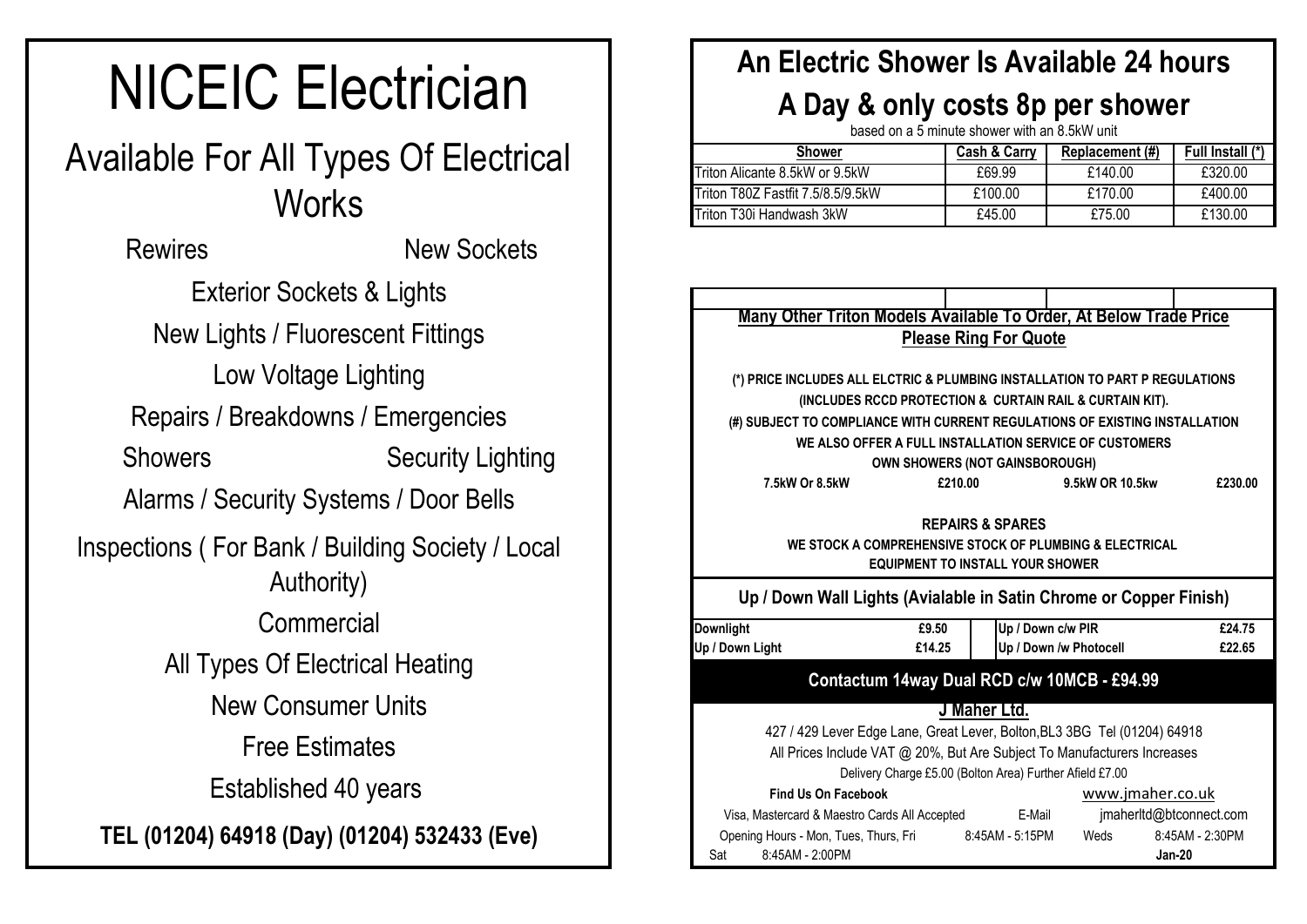| <b>Consumer Units &amp; Accessories</b><br><b>Split RCD Boards (with or without Surge Protection)</b> |   |                                          |   |                     |                      |                                     |        |                  |                              |             |                                              |                                                                      |                   |                |                     |  |
|-------------------------------------------------------------------------------------------------------|---|------------------------------------------|---|---------------------|----------------------|-------------------------------------|--------|------------------|------------------------------|-------------|----------------------------------------------|----------------------------------------------------------------------|-------------------|----------------|---------------------|--|
|                                                                                                       |   |                                          |   |                     |                      |                                     |        |                  |                              |             |                                              |                                                                      |                   |                |                     |  |
|                                                                                                       |   |                                          |   |                     |                      |                                     |        |                  |                              |             |                                              | without S/P                                                          |                   |                | with S/P            |  |
|                                                                                                       |   | BG 10way c/w 2 x RCD & 10MCB NEW A Rated |   |                     |                      |                                     |        |                  |                              |             | £                                            | 79.00                                                                | £                 |                | 127.00              |  |
| Contactum 12way c/w 2 X RCD & 10MCB                                                                   |   |                                          |   |                     |                      |                                     |        |                  |                              |             |                                              |                                                                      | f                 |                | 132.99              |  |
| Contactum 14way c/w 2 X RCD & 10MCB                                                                   |   |                                          |   |                     |                      |                                     |        |                  |                              |             |                                              | 94.99                                                                |                   |                |                     |  |
| BG 14way c/w 2 X RCD & 10MCB                                                                          |   |                                          |   |                     |                      |                                     |        |                  |                              |             |                                              |                                                                      | £                 |                | 153.00              |  |
|                                                                                                       |   | BG 16way c/w 2 x RCD & 12MCB             |   |                     |                      |                                     |        |                  |                              |             | £                                            | 99.99                                                                |                   |                |                     |  |
|                                                                                                       |   | Surge Protection Retro Fit Kit (2ways)   |   |                     |                      |                                     |        |                  |                              |             | £                                            | 42.99                                                                |                   |                |                     |  |
|                                                                                                       |   |                                          |   | Contactum           |                      |                                     |        |                  |                              | ВG          |                                              |                                                                      |                   | Garage Units - |                     |  |
|                                                                                                       |   | <b>Mains Switch</b>                      |   | <b>SPD</b>          |                      | <b>RCD</b>                          |        |                  | <b>Mains Switch</b>          |             | <b>RCD</b>                                   |                                                                      |                   | £29.99         |                     |  |
| 2way                                                                                                  | £ | 31.50                                    |   |                     | £                    | 45.99                               |        |                  |                              |             |                                              |                                                                      |                   |                |                     |  |
| 4way                                                                                                  | £ | 31.65                                    | £ | 75.50               | £                    | 47.99                               | £      |                  | 39.00                        |             |                                              |                                                                      |                   |                |                     |  |
| 6way                                                                                                  | £ | 33.00                                    | £ | 80.00               | £                    | 47.99                               |        |                  |                              |             |                                              |                                                                      |                   |                | Tail Glands - £3.99 |  |
| 7way                                                                                                  |   |                                          |   |                     |                      |                                     | £      |                  | 31.00                        |             |                                              |                                                                      |                   |                |                     |  |
| 8way                                                                                                  |   |                                          | £ | 92.99               | £                    | 56.99                               |        |                  |                              | £           | 48.00                                        |                                                                      |                   |                |                     |  |
| 10way                                                                                                 | £ | 38.00                                    | £ | 94.99               |                      |                                     | £      |                  | 35.00                        |             |                                              |                                                                      |                   |                |                     |  |
|                                                                                                       |   | <b>Protek Metal Clad Fused Isolators</b> |   |                     |                      |                                     |        |                  |                              |             |                                              |                                                                      |                   |                |                     |  |
| 63amp                                                                                                 |   | £42.00                                   |   |                     | 100amp               |                                     | £51.50 |                  |                              |             | <b>Accessories</b>                           | Contactum<br>£                                                       |                   |                | BG                  |  |
|                                                                                                       |   |                                          |   | <b>Tail Block</b>   |                      |                                     |        |                  |                              |             | <b>MCB</b>                                   | 2.30                                                                 | £                 | 2.50           |                     |  |
| Single Pole                                                                                           |   | £4.02                                    |   |                     | Double Pole<br>£7.76 |                                     |        |                  |                              | <b>RCBO</b> | £                                            | 16.50<br>£                                                           |                   | 18.50          |                     |  |
|                                                                                                       |   | 25mm Tails - £4.00 per m                 |   |                     |                      | 16mm E/W - £2.00 per m<br>63amp RCD |        |                  |                              |             |                                              | £<br>18.99<br>£<br>21.00<br><b>Mains Smoke / Heat / CO Detectors</b> |                   |                |                     |  |
|                                                                                                       |   | <b>Under Unit Lighting</b>               |   |                     |                      |                                     |        |                  |                              |             |                                              |                                                                      |                   |                |                     |  |
|                                                                                                       |   | <b>LED Cool White or Warm White</b>      |   |                     |                      |                                     |        |                  |                              |             | Hi-Spec                                      |                                                                      |                   |                |                     |  |
| <b>Size</b>                                                                                           |   | Power                                    |   | Price               |                      | <b>Type</b>                         |        | <b>With Base</b> |                              |             |                                              | <b>Battery</b>                                                       | <b>RF Battery</b> |                |                     |  |
| 236mm                                                                                                 |   | 3W                                       |   | £8.60               |                      |                                     |        |                  |                              |             |                                              |                                                                      |                   |                |                     |  |
| 313mm                                                                                                 |   | 4W                                       |   | £9.25               |                      | Smoke                               |        |                  | £12.50                       |             |                                              | £5.99                                                                |                   |                | £18.50              |  |
| 573mm                                                                                                 |   | 8W                                       |   | £11.90              |                      | Heat                                |        |                  | £12.50                       |             |                                              | £8.99                                                                |                   |                | £19.50              |  |
| 609mm                                                                                                 |   | 9W                                       |   | £12.55              |                      |                                     |        |                  |                              |             | Radio Controlled Heat & Smokes - £31.99 each |                                                                      |                   |                |                     |  |
| 873mm                                                                                                 |   | <b>10W</b>                               |   | £14.55              |                      |                                     |        |                  |                              |             |                                              |                                                                      |                   |                |                     |  |
| 907mm                                                                                                 |   | 12W                                      |   | £15.35              |                      |                                     |        |                  |                              |             | Mains CO Detector (no base needed) - £33.50  |                                                                      |                   |                |                     |  |
| 1173mm                                                                                                |   | <b>14W</b>                               |   | £17.99              |                      |                                     |        |                  | Battery CO Detector - £18.99 |             |                                              | RF Battery CO - £38.99                                               |                   |                |                     |  |
|                                                                                                       |   | LED Mains Under Unit / Display Lighting  |   |                     |                      |                                     |        |                  |                              |             |                                              | <u>Aico</u>                                                          |                   |                |                     |  |
|                                                                                                       |   |                                          |   | 6000K or 4000K      |                      |                                     |        |                  |                              |             | <b>Type</b>                                  |                                                                      |                   |                | <b>Easyfit</b>      |  |
|                                                                                                       |   |                                          |   | Satin Chrome Finish |                      |                                     |        |                  |                              |             | <b>Optical Smoke</b>                         |                                                                      |                   |                | £30.70              |  |
| Traingle                                                                                              |   | 1.5W                                     |   |                     |                      | £10.99                              |        |                  |                              |             | Heat                                         |                                                                      |                   |                | £37.80              |  |
| Round<br>1.5W<br>£9.99                                                                                |   |                                          |   |                     |                      |                                     |        |                  |                              |             |                                              |                                                                      |                   |                |                     |  |

| <b>Alarm Accessories</b> |              |
|--------------------------|--------------|
| <b>Panels</b>            | <b>Price</b> |
| Veritas R8 (Remote)      | £69.30       |
| Veritas 8                | £55.50       |
| <b>Compact Panel</b>     | £58.25       |
| Spare RKP                | £33.25       |
| <b>Bell Box</b>          |              |
| Texecom                  | £37.50       |
| <b>PIRs</b>              |              |
| Medusa                   | £9.99        |
| Medusa Bracket           | £1.00        |
| PET                      | £16.99       |
| Duotech                  | £35.99       |
| <b>Junction Box</b>      | £1.25        |
| <b>Door Contacts</b>     |              |
| Surface                  | £2.00        |
| Flush                    | £2.00        |
| <b>Batteries</b>         |              |
| 1.2A/H                   | £6.25        |
| 2.1A/H                   | £10.25       |
| 3.0A/H                   | £13.50       |
| <b>Vibration Sensors</b> |              |
| Shoq                     | £19.99       |
| <b>Panic Button</b>      | £5.75        |
|                          |              |
|                          |              |
|                          |              |

| <b>Emergency Lights LED IP65</b>                                     |        |  |  |  |  |  |  |  |  |
|----------------------------------------------------------------------|--------|--|--|--|--|--|--|--|--|
| Universal c/w Legends                                                | £15.25 |  |  |  |  |  |  |  |  |
| A Full Range of Emergency Lights<br><b>Available - Ask for Quote</b> |        |  |  |  |  |  |  |  |  |

| <b>Outdoor / Security Lighting</b> |        |        |  |  |  |  |  |  |  |  |  |
|------------------------------------|--------|--------|--|--|--|--|--|--|--|--|--|
| LED                                |        |        |  |  |  |  |  |  |  |  |  |
| <b>LED Floods</b>                  | No PIR |        |  |  |  |  |  |  |  |  |  |
| <b>10W</b>                         | £7.50  | £13.99 |  |  |  |  |  |  |  |  |  |
| 20W                                | £9.99  | £16.50 |  |  |  |  |  |  |  |  |  |
| 30W                                | £13.99 | £20.25 |  |  |  |  |  |  |  |  |  |
| 50W                                | £21.75 | £28.25 |  |  |  |  |  |  |  |  |  |
| 100W                               | £53.99 |        |  |  |  |  |  |  |  |  |  |
| 8W LED Rectangle Bulkhead          |        | £15.75 |  |  |  |  |  |  |  |  |  |

| 6W LED Rectangle Bulkhead                  | £20.75 |
|--------------------------------------------|--------|
| 6W LED Rectangle Bulkhead c/w<br>Photocell | £24.25 |
| 6W LED Rectangle Bulkhead c/w PIR          | £25.99 |

## **Outdoor PIRs from £6.99**

|        | <b>IP65 Decorative LED</b>       |        |
|--------|----------------------------------|--------|
| £19.99 | 15W LED Circular Fittings White  | £23.99 |
| £5.75  | 15W LED Circular Fittings Chrome | £30.25 |

| <b>Aurolight IP44 Bathroom Lights</b> |        |  |  |  |  |  |  |  |  |  |
|---------------------------------------|--------|--|--|--|--|--|--|--|--|--|
| 12W Round Fitting                     | £14.99 |  |  |  |  |  |  |  |  |  |
| 24W Round Fitting                     | £22.99 |  |  |  |  |  |  |  |  |  |

| Atom IP44 Bulkheads    |        |
|------------------------|--------|
| 7W LED Round Bulkhead  | £8.99  |
| 15W LED Round Bulkhead | £14.99 |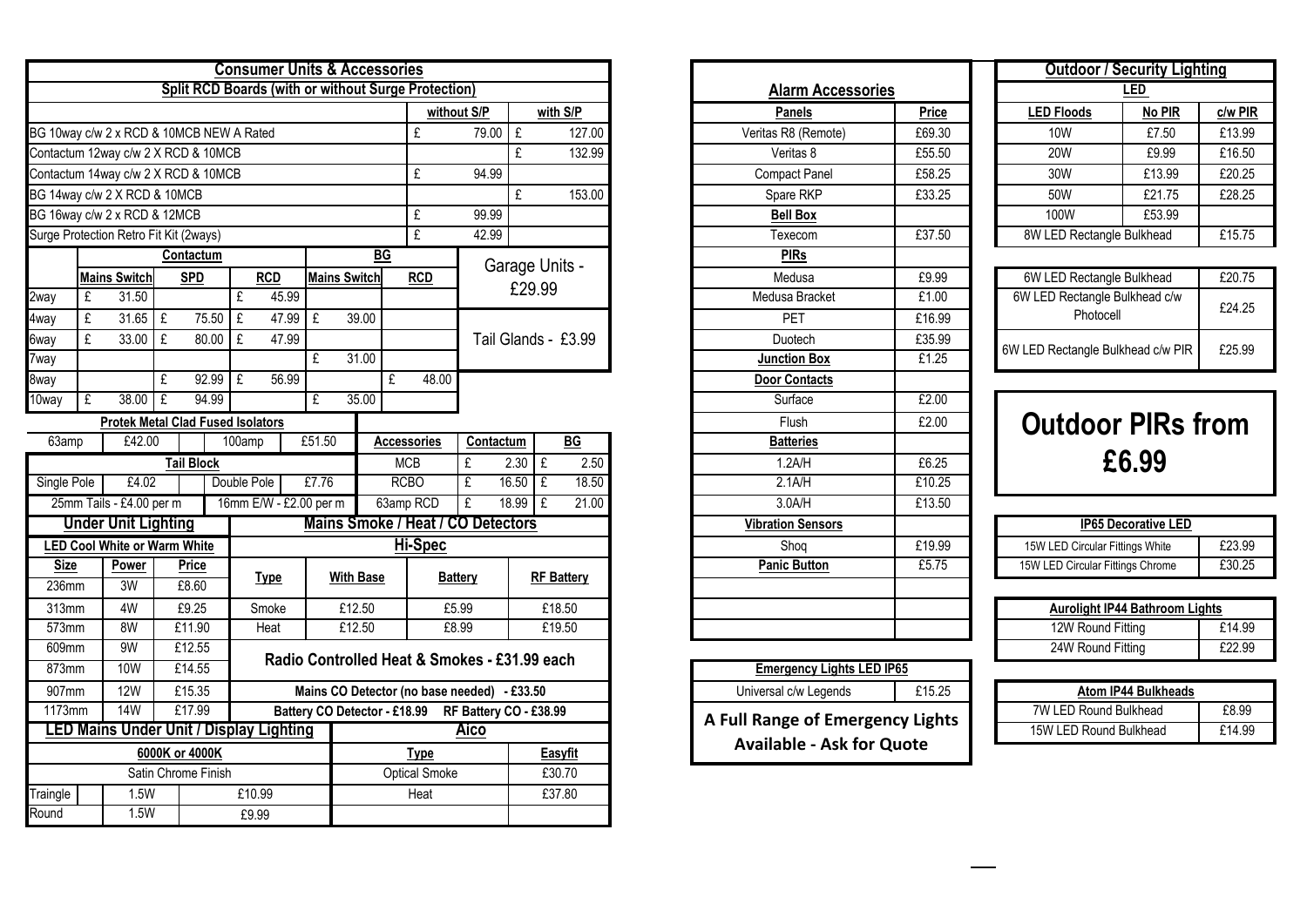|                                                                                      |                    |                     |        |                                                                                                                | <b>LED Spot Lights</b>                                                     |     |                              |                 |                                 |                        |                   |                                   |                                     | <b>Cable &amp; Cable</b> |       |  |
|--------------------------------------------------------------------------------------|--------------------|---------------------|--------|----------------------------------------------------------------------------------------------------------------|----------------------------------------------------------------------------|-----|------------------------------|-----------------|---------------------------------|------------------------|-------------------|-----------------------------------|-------------------------------------|--------------------------|-------|--|
| Fire Rated Spot Light Kits Available in Satin Chrome, Brass, White & Polished Chrome |                    |                     |        |                                                                                                                |                                                                            |     |                              |                 |                                 |                        | <b>Size</b>       | per 100m                          |                                     | per 50m per 25m          | per m |  |
|                                                                                      |                    | <b>Fitting only</b> |        |                                                                                                                | 5W LED                                                                     |     |                              | 5W Dimmable LED |                                 |                        | $1.0$ T/E         | £39.00                            | £20.00                              | £11.99                   | £0.80 |  |
| Downlights                                                                           |                    | £5.70               |        |                                                                                                                | £6.99                                                                      |     |                              | £7.99           |                                 |                        | 1.5T/E            | £48.00                            | £26.00                              | £14.99                   | £0.90 |  |
| Gimball                                                                              |                    | £7.80               |        |                                                                                                                | £9.25                                                                      |     |                              | £10.25          |                                 |                        | 2.5T/E            | £72.50                            | £40.00                              | £22.00                   | £1.30 |  |
| IP65 Downlight (Aurora +£4.25)                                                       |                    | £7.99               |        |                                                                                                                | £9.40                                                                      |     |                              | £10.40          |                                 |                        | 6.0T/E            | £200.00                           | £105.00                             | £55.00                   | £2.30 |  |
|                                                                                      |                    |                     |        | Non Fire Rated Spot Light Kits Available in Satin Chrome, Brass, White & Polished Chrome<br>10.0T/E<br>£310.00 |                                                                            |     |                              |                 |                                 |                        | £160.00           | £85.00                            | £3.70                               |                          |       |  |
|                                                                                      |                    | <b>Fitting only</b> |        |                                                                                                                |                                                                            |     | 5W LED                       | 5W Dimmable LED |                                 |                        | 1.0 3core & E     | £60.00                            | £40.00                              | £12.00                   | £1.20 |  |
| Downlights                                                                           |                    | £2.20               |        |                                                                                                                |                                                                            |     | £4.00                        |                 | £5.20                           |                        | 1.5 3core & E     | £70.00                            | £43.00                              | £15.00                   | £1.30 |  |
| Gimball / Twist & Lock D/L                                                           |                    | £3.10               |        |                                                                                                                |                                                                            |     | £5.00                        |                 | £6.50                           |                        | 10mm E/W          | £110.00                           | £56.00                              | £30.00                   | £1.40 |  |
| IP65 Downlight (Aurora +£4.25)                                                       |                    | £5.00               |        |                                                                                                                |                                                                            |     | £6.65                        |                 | £7.80                           |                        |                   |                                   |                                     | <b>Many Other Cables</b> |       |  |
|                                                                                      |                    |                     |        |                                                                                                                | Lamps Available in 2700K (Warm White) 4000K (Natural) & 6400K (Cool White) |     |                              |                 |                                 |                        |                   |                                   | <b>Mini Trunking</b>                |                          |       |  |
| Low Voltage to GU10 Converting Lampholder (requires removel of transformer) - £1.40  |                    |                     |        |                                                                                                                |                                                                            |     |                              |                 |                                 |                        | <b>Size</b>       | Code                              | Normal                              | <b>Self Adhesive</b>     |       |  |
|                                                                                      |                    |                     |        |                                                                                                                | 60VA Transfromer - £5.99 LV Lampholder - 60p                               |     |                              |                 |                                 |                        | $10 \times 8$ mm  | MT <sub>0</sub>                   | £1.70                               | £2.50                    |       |  |
|                                                                                      |                    |                     |        |                                                                                                                | LED Circular Panel Lights - Replace R63 /R80 Downlighters - 4000K or 6400K |     |                              |                 |                                 |                        | 16 x 16mm         | MT1                               | £1.80                               | £2.80                    |       |  |
| 6W<br>120mm                                                                          | £7.25              | 12W                 | 170mm  |                                                                                                                | £10.99                                                                     | 15W | 195mm                        | £14.25          |                                 |                        | 16 x 25mm         | MT2                               | £2.60                               | £3.50                    |       |  |
| <b>18W</b><br>225mm                                                                  | £14.99             | 24W                 | 300mm  |                                                                                                                | £19.99                                                                     |     |                              |                 |                                 |                        | 16 x 38mm         | MT <sub>3</sub>                   | £3.00                               | £5.00                    |       |  |
|                                                                                      |                    |                     |        |                                                                                                                | <b>Flush Backboxes</b>                                                     |     |                              |                 |                                 |                        | 25 x 38mm         | MT4                               | £3.80                               |                          | £5.80 |  |
| <b>Galvanised Steel Backbox</b>                                                      | Each               |                     | Pack10 |                                                                                                                | <b>Dry Lining Boxes</b>                                                    |     |                              | Each            | $10+$                           |                        | 50 x 50mm<br>Maxi |                                   | £10.25                              |                          |       |  |
| 1gang 16mm                                                                           | $\overline{£}0.45$ |                     | £3.30  |                                                                                                                | 1gang 35mm                                                                 |     |                              | £0.62           | £0.56                           |                        |                   |                                   | <b>Other Sizes Available</b>        |                          |       |  |
| 1gang 25mm                                                                           | £0.50              |                     | £3.75  |                                                                                                                | 1gang 47mm                                                                 |     |                              | £0.97           | £0.87                           |                        |                   |                                   | <b>PVC Conduit White/Black 20mm</b> |                          |       |  |
| 2gang 25mm                                                                           | £0.55              |                     | £4.35  |                                                                                                                | 2gang 35mm                                                                 |     |                              | £0.76           | £0.68                           |                        |                   | 3m x 20mm Conduit                 |                                     | £2.00                    |       |  |
| 1gang 35mm                                                                           | £0.60              |                     | £5.25  |                                                                                                                | 2gang 47mm                                                                 |     |                              | £1.36           | £1.22                           |                        |                   | 1way Box                          |                                     | £0.80                    |       |  |
| 2gang 35mm                                                                           | £0.90              |                     | £6.90  |                                                                                                                | Round 35mm                                                                 |     |                              | £0.86           | £0.77                           |                        |                   | 2way Angled / Straight Box        |                                     | £0.90                    |       |  |
| 2gang 25/35mm Splitter                                                               | £1.30              |                     | £11.25 |                                                                                                                | 2gang 35mm Splitter                                                        |     |                              | £1.56           | £1.40                           |                        |                   | 3way Box                          |                                     | £0.90                    |       |  |
| 1gang 47mm                                                                           | £1.00              |                     | £7.05  |                                                                                                                | 1gang+2gang Splitter box                                                   |     |                              | £2.17           | £1.94                           |                        |                   | 4way Box                          |                                     | £0.95                    |       |  |
| 2gang 47mm                                                                           | £1.35              |                     | £8.25  |                                                                                                                |                                                                            |     | 20mm Open Grommets - 5p Each |                 |                                 |                        |                   | Inspection Bend                   |                                     | £1.00                    |       |  |
| 1gang+2gang Splitter box                                                             | £1.70              |                     | £14.00 |                                                                                                                |                                                                            |     | pack 100 - £3.50             |                 |                                 |                        |                   | <b>Box Lid</b>                    |                                     | £0.25                    |       |  |
|                                                                                      |                    |                     |        |                                                                                                                |                                                                            |     |                              |                 |                                 |                        |                   | <b>Lid Screws</b>                 |                                     | £0.10                    |       |  |
| <b>Elnur Smart L20 Compliant Storage Heaters</b><br><b>Element Size</b>              |                    |                     |        |                                                                                                                |                                                                            |     |                              |                 |                                 | Male / Female Adaptors |                   |                                   | £0.40                               |                          |       |  |
| <b>Model No</b><br>ECOSSH158                                                         |                    | 1.06kW              |        |                                                                                                                | Cash & Carry<br>£450.00                                                    |     | Supply & Build<br>£560.00    |                 | <b>Fully Install</b><br>£610.00 |                        |                   | <b>Stuffing Gland</b><br>Lock Nut |                                     | £0.60                    |       |  |
| ECOSSH208                                                                            |                    |                     |        |                                                                                                                |                                                                            |     | £605.00                      |                 |                                 |                        |                   |                                   |                                     | £0.10                    |       |  |
| ECOSSH308                                                                            |                    | 1.41kW<br>1.95kW    |        |                                                                                                                | £495.00<br>£620.00                                                         |     | £730.00                      |                 | £655.00<br>£780.00              |                        |                   | Couplers<br>Saddles               |                                     | £0.30<br>£0.40           |       |  |
| ECOSSH408                                                                            |                    | 2.6kW               |        |                                                                                                                | £730.00                                                                    |     | £840.00                      |                 | £890.00                         |                        |                   | Gasket                            |                                     | £0.25                    |       |  |
|                                                                                      |                    |                     |        |                                                                                                                |                                                                            |     |                              |                 |                                 |                        |                   |                                   |                                     |                          |       |  |

**https://www.elnur.co.uk/products/smart-storage-heaters/ecombi-ssh-digital-smart-storage-heater/ Above Storage Heaters Require A Permanent Supply as well as Economy 7**

**Cable & Cable Management**

|                                              |                                  | ble in Satin Chrome, Brass, White & Polished Chrome         |                 |                      |                              | <b>Size</b>                         | per 100m                   |                      | per 50m per 25m      | per m     | <b>Size</b>                                       | per 100m                                  |                       | per 50m           | per m              |
|----------------------------------------------|----------------------------------|-------------------------------------------------------------|-----------------|----------------------|------------------------------|-------------------------------------|----------------------------|----------------------|----------------------|-----------|---------------------------------------------------|-------------------------------------------|-----------------------|-------------------|--------------------|
| only                                         | 5W LED                           |                                                             | 5W Dimmable LED |                      |                              | 1.0T/E                              | £39.00                     | £20.00               | £11.99               | £0.80     | 1.0 BB                                            | £42.00                                    |                       | £25.00            | £0.80              |
| 0                                            | £6.99                            |                                                             | £7.99           |                      |                              | 1.5T/E                              | £48.00                     | £26.00               | £14.99               | £0.90     | 1.5 BB                                            | £49.50                                    |                       | £26.00            | £0.90              |
| 30                                           | £9.25                            |                                                             | £10.25          |                      |                              | 2.5T/E                              | £72.50                     | £40.00               | £22.00               | £1.30     | Digital                                           | £18.00                                    |                       | £11.00            | £0.45              |
| 19                                           | £9.40                            |                                                             | £10.40          |                      |                              | 6.0T/E                              | £200.00<br>£105.00         |                      | £55.00               | £2.30     | Co-Axil                                           |                                           |                       |                   |                    |
|                                              |                                  | ilable in Satin Chrome, Brass, White & Polished Chrome      |                 |                      |                              | 10.0T/E                             | £310.00                    | £160.00              | £85.00               | £3.70     | 6 core Alarm                                      | £15.00                                    |                       | £9.00             | £0.40              |
| <u>only</u>                                  |                                  | 5W Dimmable LED<br>5W LED                                   |                 |                      | 1.0 3core & E                | £60.00                              | £40.00                     | £12.00               | £1.20                |           |                                                   |                                           |                       |                   |                    |
| $\overline{\text{.0}}$                       |                                  | £4.00                                                       |                 | £5.20                |                              | 1.5 3core & E                       | £70.00                     | £43.00               | £15.00               | £1.30     |                                                   | Cable Prices Are Subject To Change Due To |                       |                   |                    |
| $\overline{0}$                               |                                  | £5.00                                                       |                 | £6.50                |                              | 10mm E/W                            | £110.00                    | £56.00               | £30.00               | £1.40     | Fluctuating Copper Prices - Please Ring For Quote |                                           |                       |                   |                    |
| 0                                            |                                  | £6.65                                                       |                 | £7.80                |                              |                                     |                            |                      |                      |           | <b>Many Other Cables &amp; Flexes In Stock</b>    |                                           |                       |                   |                    |
|                                              |                                  | Varm White) 4000K (Natural) & 6400K (Cool White)            |                 |                      |                              |                                     |                            | <b>Mini Trunking</b> |                      |           |                                                   |                                           | <b>Clips</b>          |                   |                    |
|                                              |                                  | Lampholder (requires removel of transformer) - £1.40        |                 |                      |                              | <b>Size</b>                         | Code                       | Normal               | <b>Self Adhesive</b> |           | Size                                              | Each                                      | per 100               |                   | per 1000           |
|                                              | omer - £5.99 LV Lampholder - 60p |                                                             |                 |                      |                              | 10 x 8mm                            | MT <sub>0</sub>            | £1.70                | £2.50                |           | 1.0/1.5T/E                                        | £0.05                                     | £1.80                 |                   | £16.00             |
|                                              |                                  | Replace R63 /R80 Downlighters - 4000K or 6400K              |                 |                      |                              | 16 x 16mm                           | MT1                        | £1.80                | £2.80                |           | 2.5T/E                                            | £0.05                                     | £1.90                 |                   | £17.00             |
| $\overline{V}$<br>170mm                      |                                  | £10.99<br>195mm<br>£14.25<br>15W                            |                 |                      | 16 x 25mm                    | MT2                                 | £2.60                      |                      | £3.50                | 6.0T/E    | £0.05<br>£3.00                                    |                                           |                       | £28.00            |                    |
| $\overline{\mathsf{V}}$                      | 300mm<br>£19.99                  |                                                             |                 |                      | 16 x 38mm<br>MT <sub>3</sub> |                                     | £3.00                      | £5.00                |                      | 10.0T/E   | £0.08                                             | £4.75                                     |                       | £45.00            |                    |
|                                              | <b>Flush Backboxes</b>           |                                                             |                 |                      | 25 x 38mm                    | MT4                                 | £3.80                      | £5.80                |                      | 7mm Round | £0.05                                             | £1.90                                     |                       | £17.00            |                    |
| Pack10                                       | <b>Dry Lining Boxes</b>          |                                                             | Each            | $10+$                |                              | 50 x 50mm                           | Maxi                       | £10.25               |                      |           |                                                   | <b>Many Other Clips In Stock</b>          |                       |                   |                    |
| £3.30                                        | 1gang 35mm                       |                                                             | £0.62           | £0.56                |                              | <b>Other Sizes Available</b>        |                            |                      |                      |           |                                                   | <b>Capping</b>                            |                       |                   |                    |
| £3.75                                        | 1gang 47mm                       |                                                             | £0.97           | £0.87                |                              | <b>PVC Conduit White/Black 20mm</b> |                            |                      |                      | Size      | Plastic                                           |                                           |                       | Metal             |                    |
| £4.35                                        | 2gang 35mm                       |                                                             | £0.76           | £0.68                |                              |                                     | 3m x 20mm Conduit          |                      | £2.00                |           | 1/2"                                              |                                           | £0.50                 |                   | £0.50              |
| £5.25                                        | 2gang 47mm                       |                                                             | £1.36           | £1.22                |                              |                                     | 1way Box                   |                      | £0.80                |           | 1"                                                |                                           | £0.70                 |                   | £0.70              |
| £6.90                                        | Round 35mm                       |                                                             | £0.86           | £0.77                |                              |                                     | 2way Angled / Straight Box |                      | £0.90                |           | 11/2"                                             | £0.80                                     |                       | Buy 10 get 1 Free |                    |
| £11.25                                       | 2gang 35mm Splitter              |                                                             | £1.56           | £1.40                |                              |                                     | 3way Box                   |                      | £0.90                |           |                                                   | <b>Earth Clamps</b>                       |                       |                   |                    |
| £7.05                                        | 1gang+2gang Splitter box         |                                                             | £2.17           | £1.94                |                              |                                     | 4way Box                   |                      | £0.95                |           |                                                   | Each                                      |                       |                   | Pack20             |
| £8.25                                        |                                  | 20mm Open Grommets - 5p Each                                |                 |                      |                              |                                     | Inspection Bend            |                      | £1.00                |           | EC14                                              | £1.20                                     |                       |                   | £20.00             |
| £14.00                                       |                                  | pack 100 - £3.50                                            |                 |                      |                              |                                     | <b>Box Lid</b>             |                      | £0.25                |           | Rad Clamps                                        | £1.00                                     |                       |                   |                    |
|                                              |                                  |                                                             |                 |                      |                              |                                     | <b>Lid Screws</b>          |                      | £0.10                |           | Earth Blocks                                      | £3.00                                     |                       |                   |                    |
|                                              |                                  | <b>Compliant Storage Heaters</b>                            |                 |                      |                              |                                     | Male / Female Adaptors     |                      | £0.40                |           |                                                   |                                           | <b>Junction Boxes</b> |                   |                    |
| ize                                          | Cash & Carry                     | <b>Supply &amp; Build</b>                                   |                 | <b>Fully Install</b> |                              |                                     | <b>Stuffing Gland</b>      |                      | £0.60                |           | <b>Size</b>                                       |                                           | Each                  |                   | $10+$              |
|                                              | £450.00                          | £560.00                                                     |                 | £610.00              |                              |                                     | Lock Nut                   |                      | £0.10                |           | 5amp 4 Terminal                                   |                                           | £0.72                 |                   | £0.65              |
|                                              | £495.00                          | £605.00                                                     |                 | £655.00              |                              |                                     | Couplers                   |                      | £0.30                |           | 20amp 4 Terminal                                  |                                           | £1.28                 |                   | $\overline{£}1.14$ |
|                                              | £620.00                          | £730.00                                                     |                 | £780.00              |                              |                                     | Saddles                    |                      | £0.40                |           | 20amp 6 Terminal                                  |                                           | £2.10                 |                   | £1.88              |
|                                              | £730.00                          | £840.00                                                     |                 | £890.00              |                              |                                     | Gasket                     |                      | £0.25                |           | 30amp 3 Terminal                                  |                                           | £1.65                 |                   | £1.47              |
|                                              |                                  | rt-storage-heaters/ecombi-ssh-digital-smart-storage-heater/ |                 |                      |                              |                                     | Single Backbox             |                      | £0.75                |           | 60amp 3 Terminal                                  |                                           | £6.45                 |                   | £5.76              |
| uire A Permanent Supply as well as Economy 7 |                                  |                                                             |                 |                      | Dual Backbox                 |                                     | £1.20                      |                      | 10way                |           | £5.61                                             |                                           | £4.95                 |                   |                    |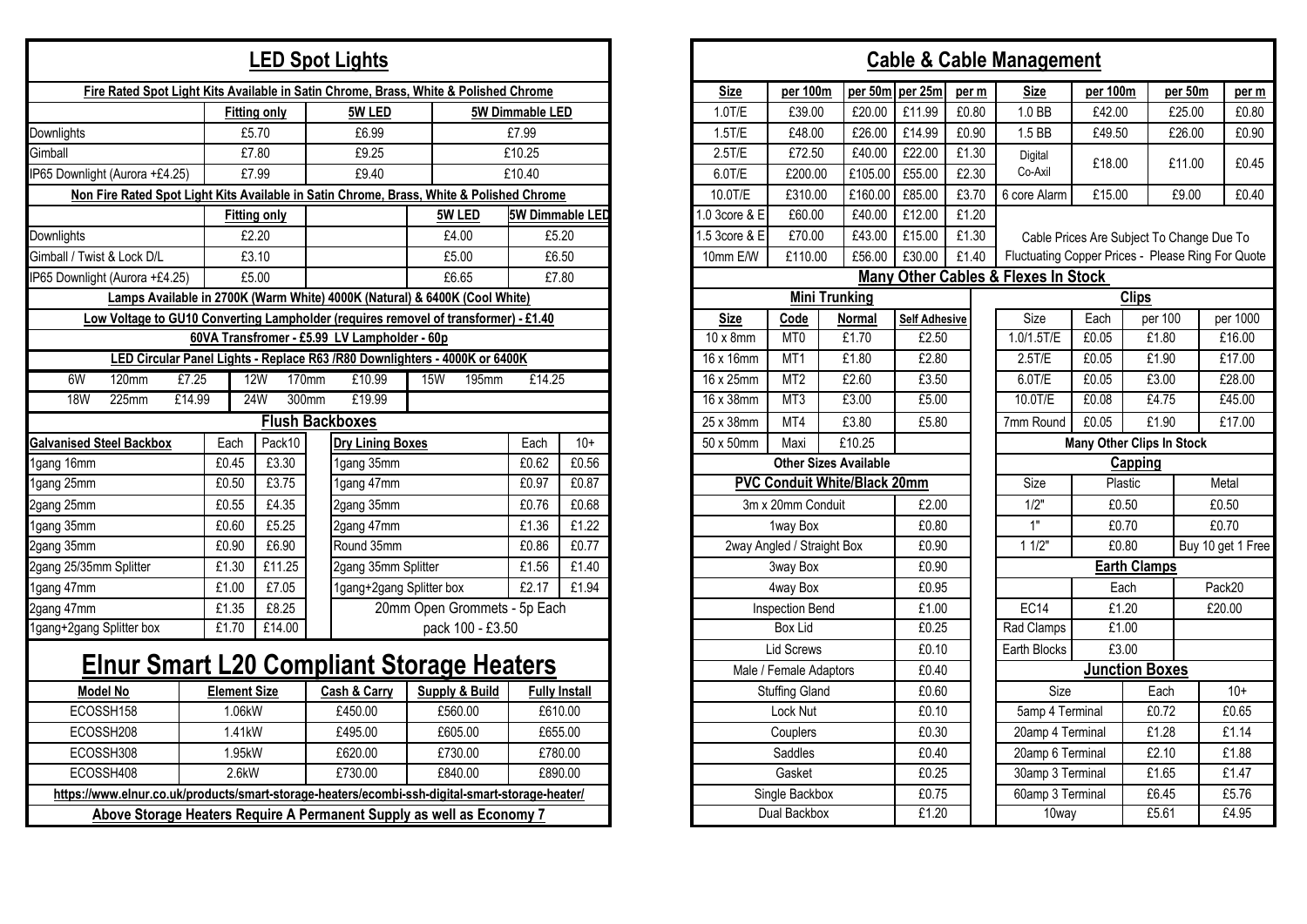| <b>Manrose Fans &amp; Extraction</b> | <b>External Ac</b> |                                 |
|--------------------------------------|--------------------|---------------------------------|
| <b>Intervent 4" Fans</b>             |                    | <u>Type</u>                     |
| Standard                             | £8.99              | IP66 1gang 2way                 |
| Timer                                | £11.99             | IP66 2gang 2way                 |
|                                      |                    | IP65 1gang Unswitched           |
| <b>Manrose 4" Fans</b>               |                    | IP65 2gang Switched S           |
| Standard                             | £14.25             | IP65 Single Accessory           |
| <b>With Timer</b>                    | £19.99             | IP65 Dual Accessory             |
| With Pull Switch                     | £18.50             |                                 |
| Low Voltage c/w Timer Transformer    | £52.50             | <b>Metal Clad A</b>             |
| Low-Profile Chrome Timer Fan         | £19.99             | 10amp Plate Switches            |
| <b>Silent Fans</b>                   |                    | 1gang 2way                      |
| Silent Standard Fan                  | £27.99             | 2gang 2way                      |
| Silent Fan With Timer                | £37.99             | 3gang 2way                      |
| Silent Fan With Humidistat           | £43.99             | 4gang 2way                      |
| 4" In Line                           |                    | 20amp PD Switches               |
| Standard Kit                         | £16.60             | 20amp DP Switch                 |
| <b>Timer Kit</b>                     | £19.20             | 20amp DP Switch c/w neon        |
| Shower Light Kit                     | £49.99             | 45amp DP Switches               |
| <b>LED Shower Light Kit</b>          | £62.99             | 1gang plate                     |
| Maxiflo In Line Fan with Timer       | £71.99             | 1gang plate c/w neon            |
| 6" Fans                              |                    | 13amp Socket Outlets            |
| Pullswitch (Window/Wall)             | £36.99             | 1gang Unswitched                |
| <b>Ducting</b>                       |                    | 2gang Unswitched                |
| 4" per m                             | £1.80              | 1gang Switched                  |
| 4" Insulated Ducting per m           | £4.00              | 2gang Switched                  |
| 5" per m                             | £3.00              | <b>Fused Connection Outlets</b> |
| 6" per m                             | £4.00              | 13amp Unswitched                |
| <b>Wall Kits</b>                     |                    | 13amp Switched                  |
| 4"                                   | £7.75              | 13amp Switched c/w neon         |
| 6"                                   | £16.50             | <b>Other Accessor</b>           |
| <b>Duct Covers</b>                   |                    |                                 |
| 4"                                   | £3.00              | <b>RCD Protetcted</b>           |
| 5"                                   | £3.50              | Switched Fused Spur             |
| 6"                                   | £5.00              | <b>Dual Socket</b>              |

| <b>Manrose Fans &amp; Extraction</b> |        | <b>External Accessories</b>        |                                    |         |  |
|--------------------------------------|--------|------------------------------------|------------------------------------|---------|--|
| Intervent 4" Fans                    |        | <b>Type</b>                        | Price                              |         |  |
| Standard                             | £8.99  | IP66 1gang 2way                    | £6.25                              |         |  |
| Timer                                | £11.99 | IP66 2gang 2way                    |                                    |         |  |
|                                      |        | IP65 1gang Unswitched Socket       |                                    | £9.99   |  |
| Manrose 4" Fans                      |        | IP65 2gang Switched Socket         |                                    | £12.99  |  |
| Standard                             | £14.25 |                                    | IP65 Single Accessory Box<br>£6.99 |         |  |
| <b>With Timer</b>                    | £19.99 |                                    | IP65 Dual Accessory Box            |         |  |
| With Pull Switch                     | £18.50 |                                    |                                    |         |  |
| w Voltage c/w Timer Transformer      | £52.50 | <b>Metal Clad Accessories</b>      |                                    |         |  |
| Low-Profile Chrome Timer Fan         | £19.99 | 10amp Plate Switches               | Each                               | Mix 10+ |  |
| <b>Silent Fans</b>                   |        | 1gang 2way                         | £4.47                              | £3.99   |  |
| Silent Standard Fan                  | £27.99 | 2gang 2way                         | £5.98                              | £5.34   |  |
| Silent Fan With Timer                | £37.99 | 3gang 2way                         | £7.81                              | £6.98   |  |
| Silent Fan With Humidistat           | £43.99 | 4gang 2way                         | £10.43                             | £9.32   |  |
| 4" In Line                           |        | 20amp PD Switches                  |                                    |         |  |
| Standard Kit                         | £16.60 | 20amp DP Switch                    | £8.25                              |         |  |
| <b>Timer Kit</b>                     | £19.20 | 20amp DP Switch c/w neon           | £9.17                              | £8.19   |  |
| Shower Light Kit                     | £49.99 | 45amp DP Switches                  |                                    |         |  |
| LED Shower Light Kit                 | £62.99 | 1gang plate                        | £10.55<br>£9.42                    |         |  |
| Maxiflo In Line Fan with Timer       | £71.99 | 1gang plate c/w neon               | £10.99                             | £9.81   |  |
| 6" Fans                              |        | 13amp Socket Outlets               |                                    |         |  |
| Pullswitch (Window/Wall)             | £36.99 | 1gang Unswitched                   | £7.38                              | £6.59   |  |
| <b>Ducting</b>                       |        | 2gang Unswitched                   | £6.35                              | £5.67   |  |
| 4" per m                             | £1.80  | 1gang Switched                     | £10.75                             | £9.60   |  |
| 4" Insulated Ducting per m           | £4.00  | 2gang Switched                     | £6.75                              | £6.03   |  |
| 5" per m                             | £3.00  | <b>Fused Connection Outlets</b>    |                                    |         |  |
| 6" per m                             | £4.00  | 13amp Unswitched                   | £7.19                              | £6.42   |  |
| <b>Wall Kits</b>                     |        | 13amp Switched                     | £6.67                              | £5.96   |  |
| 4"                                   | £7.75  | 13amp Switched c/w neon<br>£9.68   |                                    | £6.64   |  |
| 6"                                   | £16.50 | <b>Other Accessories Available</b> |                                    |         |  |
| <b>Duct Covers</b>                   |        |                                    |                                    |         |  |
| 4"                                   | £3.00  | <b>RCD Protetcted Accessories</b>  |                                    |         |  |
| 5"                                   | £3.50  | Switched Fused Spur                | £19.94                             | £17.81  |  |
| 6"<br>£5.00                          |        | Dual Socket                        | £19.20                             | £17.15  |  |

## **LED LAMPS REDUCE YOUR ELECTRICTY CONSUMPTION BY UP TO 90% AND LAST**  LONGER.

| 5 2gang Switched Socket        |        | £12.99  | Lamp Type                                      | 1-9inc    | $10+$     |  |
|--------------------------------|--------|---------|------------------------------------------------|-----------|-----------|--|
| 65 Single Accessory Box        |        | £6.99   |                                                |           |           |  |
| 65 Dual Accessory Box<br>£9.50 |        |         | GU10, 3.5W, NON DIMMABLE                       | £<br>1.75 | £<br>1.55 |  |
|                                |        |         | GU10, 5W, NON DIMMABLE                         | £<br>2.20 | £<br>1.95 |  |
| <b>Metal Clad Accessories</b>  |        |         | GU10, 5W DIMMABLE                              | £<br>3.50 | £<br>3.10 |  |
| p Plate Switches               | Each   | Mix 10+ | GU10, 7W, NON DIMMABLE                         | £<br>4.20 | £<br>3.75 |  |
| 1gang 2way                     | £4.47  | £3.99   |                                                |           |           |  |
| 2gang 2way                     | £5.98  | £5.34   | G4, 2.3W, 190LM, WARM, 3000K, NON DIMMABLE     | £<br>3.70 | £<br>3.25 |  |
| 3gang 2way                     | £7.81  | £6.98   | G9, 2.5W, 200LM, WARM, 3000K, NON DIMMABLE     | £<br>3.70 | £<br>3.25 |  |
| 4gang 2way                     | £10.43 | £9.32   |                                                |           |           |  |
| np PD Switches                 |        |         | MR16, 3.5W, NON DIMMABLE                       | £<br>2.70 | £<br>2.40 |  |
| amp DP Switch                  | £8.25  | £7.37   | MR16, 5W, NON DIMMABLE                         | £<br>3.30 | £<br>3.00 |  |
| P Switch c/w neon              | £9.17  | £8.19   |                                                |           |           |  |
| np DP Switches                 |        |         | CANDLE, 4.5W, NON DIMMABLE                     | £<br>1.99 | £<br>1.80 |  |
| 1gang plate                    | £10.55 | £9.42   | CANDLE, 6W NON DIMMABLE                        | £<br>2.50 | 2.25<br>£ |  |
| g plate c/w neon               | £10.99 | £9.81   |                                                |           |           |  |
| p Socket Outlets               |        |         | GLOBE, 4.5W, NON DIMMABLE                      | £<br>1.99 | £<br>1.80 |  |
| ang Unswitched                 | £7.38  | £6.59   | GLOBE, 6W, NON DIMMABLE                        | £<br>2.50 | £<br>2.25 |  |
| ang Unswitched                 | £6.35  | £5.67   |                                                |           |           |  |
| ang Switched                   | £10.75 | £9.60   | A60, 9W, NON DIMMABLE                          | £<br>2.50 | £<br>2.25 |  |
| jang Switched                  | £6.75  | £6.03   | A60, 13W, NON DIMMABLE                         | £<br>3.99 | £<br>3.60 |  |
| <b>Connection Outlets</b>      |        |         | A60, 10W, DIMMABLE                             | £<br>4.99 | £<br>4.40 |  |
| mp Unswitched                  | £7.19  | £6.42   |                                                |           |           |  |
| amp Switched                   | £6.67  | £5.96   | S15W2W20 S15, 221MM, 2.5W, 200LM, NON DIMMABLE | £<br>6.00 | £<br>5.40 |  |
| Switched c/w neon              | £9.68  | £6.64   | LS15W4W28 S15, 284MM, 4W, 280LM, NON DIMMABLE  | £<br>8.50 | £<br>7.50 |  |

**Our Electricians can convert your existing Low Voltage Downlights to take LED bulbs From £10 per Fitting (6+)**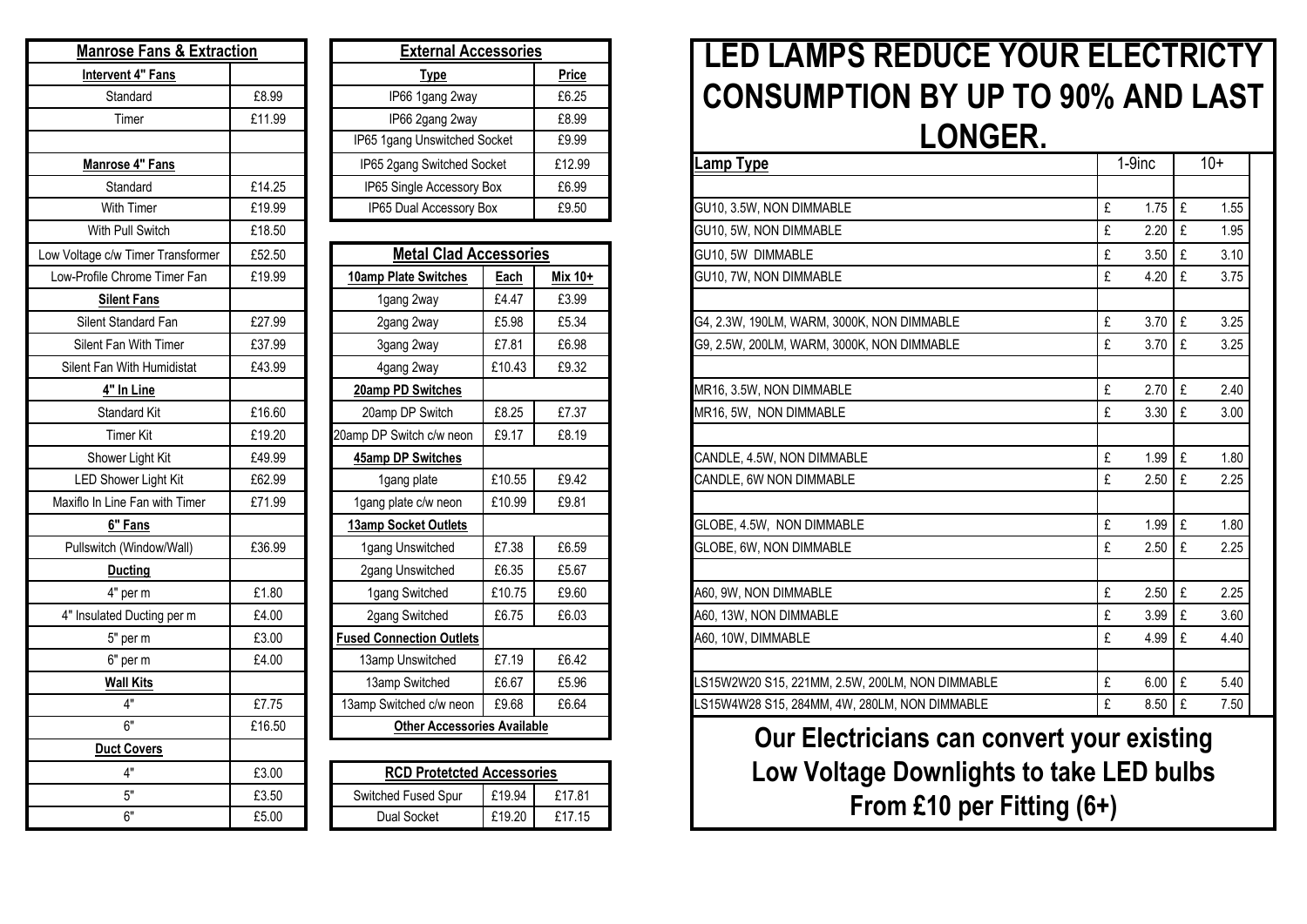|                  |                             |                                                |                          | <b>Fluorescent Light Fittings &amp; Tubes</b> |                                   |                                                 |                                                           |  |  |
|------------------|-----------------------------|------------------------------------------------|--------------------------|-----------------------------------------------|-----------------------------------|-------------------------------------------------|-----------------------------------------------------------|--|--|
|                  | <b>Fluorescent Fittings</b> | <b>Tamlite</b>                                 |                          | (Non-Replaceable Tube) 5Yr Warranty           | <b>Integrated LED Striplights</b> |                                                 | <b>Bolton's Best Selection Of Decorative Metal S</b>      |  |  |
|                  | 2ft Single                  | £15.75                                         |                          | 2ft Single                                    |                                   | £20.75                                          | Metal Accessories in a variety of                         |  |  |
|                  | 2ft Twin                    | £24.00                                         |                          | 2ft Twin                                      | £28.75                            |                                                 | Eurolite C<br>finishes<br>Accessory<br>Brass / Chr        |  |  |
|                  | 4ft Single                  | £18.45                                         |                          | 4ft Single                                    |                                   | £29.50                                          | 7M-PRO / 5M<br>Nexus *                                    |  |  |
|                  | 4ft Twin                    | £28.50                                         |                          | 4ft Twin                                      |                                   | £46.50                                          | £14.00<br>£6.25<br>£3.90<br>1gang 2way                    |  |  |
|                  | 5ft Single                  | £19.15                                         |                          | 5ft Single                                    |                                   | £31.75                                          | £7.05<br>£5.40<br>£15.00<br>2gang 2way                    |  |  |
|                  | 5ft Twin                    | £31.00                                         |                          | 5ft Twin                                      |                                   | £50.50                                          | £8.75<br>£5.99<br>£16.50<br>3gang 2way                    |  |  |
|                  | 6ft Single                  | £25.30                                         |                          | 6ft Single                                    |                                   | £41.50                                          | Intermediate Switch<br>£8.25<br>£6.20<br>£22.50           |  |  |
|                  | 6ft Twin                    | £35.70                                         |                          | 6ft Twin                                      |                                   | £59.99                                          | £13.70<br>£10.70<br>£22.50<br>1gang Dimmer                |  |  |
|                  |                             |                                                |                          |                                               |                                   |                                                 | £21.30<br>£18.20<br>2gang Dimmer<br>£32.50                |  |  |
|                  |                             |                                                |                          |                                               |                                   |                                                 | £5.80<br>£15.60<br>Single Switched Socket<br>£7.25        |  |  |
|                  |                             |                                                |                          |                                               |                                   |                                                 | Dual Switched Socket<br>£7.00<br>£5.99<br>£17.40          |  |  |
| <b>LED Tubes</b> |                             |                                                | Available in             |                                               | <b>LED Fittings c/w tube</b>      |                                                 | £17.50<br>£15.99<br>Dual USB Switched Socket              |  |  |
|                  |                             | Natural (4000K) & Cool (6000K)                 |                          | 4ft Single                                    |                                   | £24.50                                          | £15.50<br>£42.75<br>Cooker Unit<br>£18.40                 |  |  |
|                  | <b>Size</b>                 | Single                                         | $10+$                    | 4ft Twin                                      |                                   |                                                 | £13.99<br>45amp Long Switch c/w Neon<br>£15.40<br>£27.00  |  |  |
|                  | 2ft / 900Lumens             | £7.99                                          | £7.59                    | 5ft Single                                    |                                   | £27.50                                          | £18.50<br>45amp DP Switch c/w Neon<br>£11.50<br>£8.50     |  |  |
|                  | 4ft / 1900Lumens            | £10.50                                         | £9.98                    | 5ft Twin                                      |                                   |                                                 | <b>TV Point</b><br>£6.75<br>£4.70<br>£13.25               |  |  |
|                  | 5ft / 2500Lumens            | £13.75                                         | £13.06                   | 6ft Single                                    | £45.25<br>£32.25                  |                                                 | Shaver Socket<br>£42.99<br>£22.20<br>£36.75               |  |  |
|                  | 6ft / 3000Lumens            | £14.25                                         | £13.54                   | 6ft Twin                                      | £51.00                            |                                                 | £17.50<br>Switched Fused Spur<br>£8.99<br>£5.40           |  |  |
|                  |                             |                                                |                          |                                               |                                   |                                                 | £6.99<br>£21.00<br>Switched Fused Spur c/w Neon<br>£9.25  |  |  |
|                  |                             |                                                |                          | 2x2 LED Panels - £22.25 (4x2 Available)       |                                   |                                                 | £25.50<br>£7.99<br>£9.30<br>Triple Pole Fan Isolator      |  |  |
|                  |                             |                                                | <b>Fluorescent Tubes</b> |                                               |                                   |                                                 | £19.25<br>20amp DP Switch<br>£8.70                        |  |  |
| <b>Tubes</b>     | 1-9inc                      | 10-24inc                                       | $25+$                    | <b>Tubes</b>                                  | 1-9inc                            | $10+$                                           | £20.25<br>20amp DP Switch c/w Neon<br>£8.80<br>£7.70      |  |  |
| 18" / 15W        | £3.75                       | £3.38                                          |                          | 6W T5                                         | £2.00                             | £1.80                                           | <b>Other Accessories Available</b>                        |  |  |
| 2ft /18W         | £3.75                       | £3.38                                          | £2.70                    | <b>8W T5</b>                                  | £2.00                             | £1.80                                           |                                                           |  |  |
| 30" / 25W        | £8.00                       | £7.20                                          |                          | 13W T5                                        | £3.25                             | £2.93                                           | *5% Discount On All Orders of 10+ Mixed Pieces            |  |  |
| 3ft / 30W        | £4.75                       | £4.28                                          | £3.42                    | PL- 5W/7W/9W/11W                              | £4.00                             | £3.60                                           | ranges                                                    |  |  |
| 3ft 6" / 38W     | £3.30                       | £2.97                                          |                          | D/E 2pin/4pin                                 | £5.00                             | £4.50                                           |                                                           |  |  |
| 4ft / 36W        | £3.75                       | £3.38                                          | £2.70                    | T/E 2pin 4pin                                 | £6.00                             | £5.40                                           | 20amp DP Grid Systems Available c/w Etched Switcl         |  |  |
| 5ft / 58W        | £4.50                       | £4.05                                          | £3.24                    | 2D 16W 2pin                                   | £3.00                             | £2.70                                           | <b>Match Above Finishes</b>                               |  |  |
| 6ft / 70W        | £6.00                       | £5.40                                          | £4.32                    | 2D 16W 4pin                                   | £3.00                             | £2.70                                           |                                                           |  |  |
| 8ft / 100W       | £17.50                      | £15.75                                         |                          | 2D 28W 2pin                                   | £4.00                             | £3.60                                           | Complete Range of SWA cable availab                       |  |  |
|                  |                             |                                                |                          | 2D 28W 4pin                                   | £4.00                             | £3.60                                           | <b>Gland Packs</b><br>Cable<br>per 100m<br>per m          |  |  |
|                  |                             | <b>Many Other Tubes &amp; Low Energy Bulbs</b> |                          | <b>FSU Starters</b>                           | £0.50                             | £0.45                                           | Other sizes ava<br>£135.00<br>£1.70<br>£3.00<br>1.5 3core |  |  |
|                  |                             | <b>Available To Order</b>                      |                          | FS125 Starters                                | £1.00                             | £0.90                                           | £170.00<br>£2.30<br>£3.00<br>2.5 3core<br>PC              |  |  |
|                  |                             |                                                |                          | Series Starters                               | £1.00                             | £0.90<br>£250.00<br>£3.50<br>£3.00<br>4.0 3core |                                                           |  |  |

#### **Bolton's Best Selection Of Decorative Metal Switches**

| Accessory       |                                                                                                                                                                                                                                                                                                                                                                                                     | finishes |                                                                                                                                    | Eurolite Satin<br>Chrome*                                                                                                                                                                                                                                                                 |
|-----------------|-----------------------------------------------------------------------------------------------------------------------------------------------------------------------------------------------------------------------------------------------------------------------------------------------------------------------------------------------------------------------------------------------------|----------|------------------------------------------------------------------------------------------------------------------------------------|-------------------------------------------------------------------------------------------------------------------------------------------------------------------------------------------------------------------------------------------------------------------------------------------|
|                 | 7M-PRO / 5M                                                                                                                                                                                                                                                                                                                                                                                         | Nexus*   |                                                                                                                                    |                                                                                                                                                                                                                                                                                           |
| 1gang 2way      | £6.25                                                                                                                                                                                                                                                                                                                                                                                               | £3.90    | £14.00                                                                                                                             | £6.75                                                                                                                                                                                                                                                                                     |
| 2gang 2way      | £7.05                                                                                                                                                                                                                                                                                                                                                                                               | £5.40    | £15.00                                                                                                                             | £8.50                                                                                                                                                                                                                                                                                     |
| 3gang 2way      | £8.75                                                                                                                                                                                                                                                                                                                                                                                               | £5.99    | £16.50                                                                                                                             | £10.25                                                                                                                                                                                                                                                                                    |
|                 | £8.25                                                                                                                                                                                                                                                                                                                                                                                               | £6.20    | £22.50                                                                                                                             | £15.50                                                                                                                                                                                                                                                                                    |
| 1gang Dimmer    | £13.70                                                                                                                                                                                                                                                                                                                                                                                              | £10.70   | £22.50                                                                                                                             | £14.25                                                                                                                                                                                                                                                                                    |
|                 | £21.30                                                                                                                                                                                                                                                                                                                                                                                              | £18.20   | £32.50                                                                                                                             | £24.00                                                                                                                                                                                                                                                                                    |
|                 | £7.25                                                                                                                                                                                                                                                                                                                                                                                               | £5.80    | £15.60                                                                                                                             | £7.25                                                                                                                                                                                                                                                                                     |
|                 | £7.00                                                                                                                                                                                                                                                                                                                                                                                               | £5.99    | £17.40                                                                                                                             | £8.75                                                                                                                                                                                                                                                                                     |
|                 | £17.50                                                                                                                                                                                                                                                                                                                                                                                              | £15.99   |                                                                                                                                    | £29.00                                                                                                                                                                                                                                                                                    |
| Cooker Unit     | £15.50                                                                                                                                                                                                                                                                                                                                                                                              | £18.40   | £42.75                                                                                                                             | £31.90                                                                                                                                                                                                                                                                                    |
|                 | £13.99                                                                                                                                                                                                                                                                                                                                                                                              | £15.40   | £27.00                                                                                                                             | £21.50                                                                                                                                                                                                                                                                                    |
|                 | £11.50                                                                                                                                                                                                                                                                                                                                                                                              | £8.50    | £18.50                                                                                                                             | £17.00                                                                                                                                                                                                                                                                                    |
| <b>TV Point</b> | £6.75                                                                                                                                                                                                                                                                                                                                                                                               | £4.70    | £13.25                                                                                                                             | £7.00                                                                                                                                                                                                                                                                                     |
|                 | £42.99                                                                                                                                                                                                                                                                                                                                                                                              | £22.20   | £36.75                                                                                                                             | £25.25                                                                                                                                                                                                                                                                                    |
|                 | £8.99                                                                                                                                                                                                                                                                                                                                                                                               | £5.40    | £17.50                                                                                                                             | £11.50                                                                                                                                                                                                                                                                                    |
|                 | £9.25                                                                                                                                                                                                                                                                                                                                                                                               | £6.99    | £21.00                                                                                                                             | £13.50                                                                                                                                                                                                                                                                                    |
|                 | £7.99                                                                                                                                                                                                                                                                                                                                                                                               | £9.30    | £25.50                                                                                                                             | £8.00                                                                                                                                                                                                                                                                                     |
|                 | £8.70                                                                                                                                                                                                                                                                                                                                                                                               |          | £19.25                                                                                                                             | £13.75                                                                                                                                                                                                                                                                                    |
|                 | £8.80                                                                                                                                                                                                                                                                                                                                                                                               | £7.70    | £20.25                                                                                                                             | £13.75                                                                                                                                                                                                                                                                                    |
|                 |                                                                                                                                                                                                                                                                                                                                                                                                     |          |                                                                                                                                    |                                                                                                                                                                                                                                                                                           |
|                 |                                                                                                                                                                                                                                                                                                                                                                                                     |          |                                                                                                                                    |                                                                                                                                                                                                                                                                                           |
|                 |                                                                                                                                                                                                                                                                                                                                                                                                     |          |                                                                                                                                    |                                                                                                                                                                                                                                                                                           |
|                 |                                                                                                                                                                                                                                                                                                                                                                                                     |          |                                                                                                                                    |                                                                                                                                                                                                                                                                                           |
|                 |                                                                                                                                                                                                                                                                                                                                                                                                     |          |                                                                                                                                    |                                                                                                                                                                                                                                                                                           |
|                 |                                                                                                                                                                                                                                                                                                                                                                                                     |          |                                                                                                                                    |                                                                                                                                                                                                                                                                                           |
|                 |                                                                                                                                                                                                                                                                                                                                                                                                     |          |                                                                                                                                    |                                                                                                                                                                                                                                                                                           |
|                 |                                                                                                                                                                                                                                                                                                                                                                                                     |          |                                                                                                                                    |                                                                                                                                                                                                                                                                                           |
|                 |                                                                                                                                                                                                                                                                                                                                                                                                     |          |                                                                                                                                    |                                                                                                                                                                                                                                                                                           |
| per 100m        | per m                                                                                                                                                                                                                                                                                                                                                                                               |          |                                                                                                                                    |                                                                                                                                                                                                                                                                                           |
| £135.00         | £1.70                                                                                                                                                                                                                                                                                                                                                                                               |          |                                                                                                                                    |                                                                                                                                                                                                                                                                                           |
| £170.00         | £2.30                                                                                                                                                                                                                                                                                                                                                                                               |          |                                                                                                                                    |                                                                                                                                                                                                                                                                                           |
| £250.00         | £3.00                                                                                                                                                                                                                                                                                                                                                                                               |          |                                                                                                                                    |                                                                                                                                                                                                                                                                                           |
|                 | Intermediate Switch<br>2gang Dimmer<br>Single Switched Socket<br><b>Dual Switched Socket</b><br>Dual USB Switched Socket<br>45amp Long Switch c/w Neon<br>45amp DP Switch c/w Neon<br><b>Shaver Socket</b><br>Switched Fused Spur<br>Switched Fused Spur c/w Neon<br>Triple Pole Fan Isolator<br>20amp DP Switch<br>20amp DP Switch c/w Neon<br>Cable<br>1.5 3core<br>2.5 3core<br><b>4.0 3core</b> |          | Metal Accessories in a variety of<br><b>Other Accessories Available</b><br>ranges<br><b>Gland Packs</b><br>£3.00<br>£3.00<br>£3.50 | Eurolite Cast<br>Brass / Chrome<br>*5% Discount On All Orders of 10+ Mixed Pieces of the above<br>20amp DP Grid Systems Available c/w Etched Switches & Fronts To<br><b>Match Above Finishes</b><br>Complete Range of SWA cable available<br>Other sizes available to order<br><b>POA</b> |